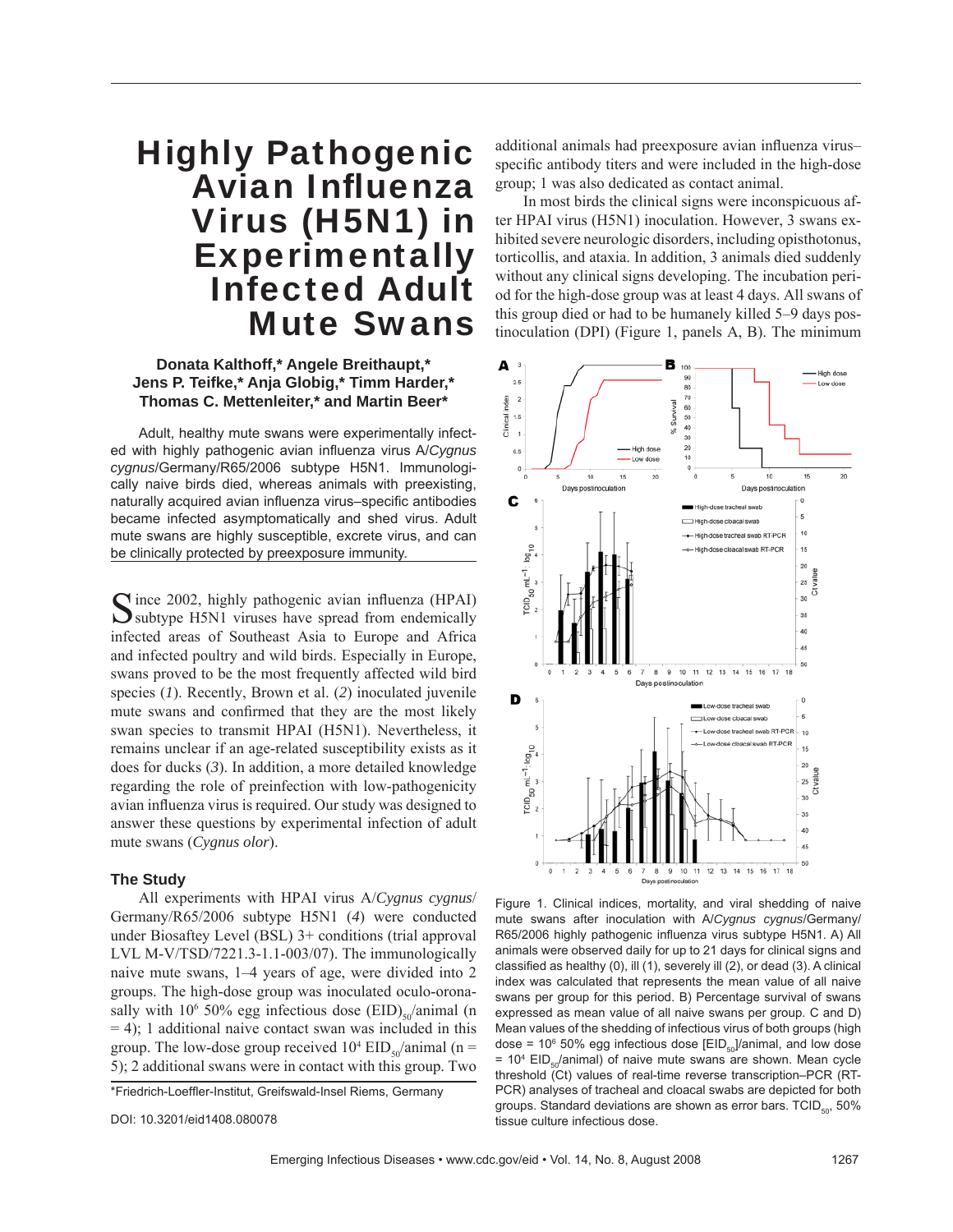## **DISPATCHES**

incubation period of the low-dose group was 7 days (Figure 1, panel A). Only 1 animal of the low-dose group survived until the end of the trial (21 DPI), and all other swans of the group succumbed between 8 and 14 DPI.

Oropharyngeal and cloacal swab samples were collected daily in Dulbecco modified Eagle medium supplemented with 5% fetal calf serum and antimicrobial drugs. All individual swabs were tested by real-time reverse transcription–PCR  $(5)$  specific for subtype H5N1, and the genomic load was semiquantified by the cycle threshold (Ct) value. Infectivity titers of swab samples were calculated as the 50% tissue culture infectious dose/mL on Madin-Darby canine kidney (MDCK) cells (collection of cell lines in veterinary medicine, Friedrich-Loeffler-Institut, Südufer Insel Riems, RIE83).

Viral RNA as well as replicating virus could be detected from 1 until 6 DPI in oropharyngeal swabs of the high-dose group (Figure 1, panel C). The Ct values ranged from 17 to 33. The swans of the low-dose group excreted infectious virus from 3 until 11 DPI in oropharyngeal swabs (Figure 1, panel D), and real-time reverse transcription–PCR detected viral RNA in this group from 3 until 14 DPI. Virus excretion from cloacal swabs was demonstrated from 2 to 6 DPI in the high-dose group (Figure 1, panel C) and 4–10 DPI in the low-dose group (Figure 1, panel D). Viral RNA detection from cloacal swabs were positive 3 days longer than titration in cell culture (low-dose group; Figure 1, panel D). Maximum duration of viral shedding per individual swan was 6 days in both groups for cloacal and tracheal swab samples. Virus excretion of the contact animals was delayed, but the quantities of excreted virus were similar to those of the inoculated animals. One adult male swan of the low-dose group was the only surviving naive swan; his excretion pattern was delayed and shortened compared to other swans, which received the same virus dosage.

Sera were collected at 0, 7, 14, and 21 DPI from surviving swans as well as on the day of euthanasia. Serum samples were heat inactivated at 56°C for 30 min and subsequently nucleoprotein antibody ELISA, serum neutralization test (SNT), and hemagglutination-inhibition (HI) test were performed. Results of serologic tests from the day of euthanasia or the last day of serum collection before death are shown in Table 1. The comparison of the 3 serologic

Table 1. Distribution of viral genomic load and influenza A antigen in tissues of naive mute swans after challenge infection with highly pathogenic avian influenza virus (H5N1), related to assumed tropism and serologic data\*

|                         | Viral RNA load in tissue, Ct valuet |              |              |           |                |              |                |              |           |          |           |           |
|-------------------------|-------------------------------------|--------------|--------------|-----------|----------------|--------------|----------------|--------------|-----------|----------|-----------|-----------|
|                         | High-dose group                     |              |              |           | Low-dose group |              |                |              |           |          |           |           |
| Test                    | 2                                   | 3            | 4‡           | 5         | 6              | 8‡           | 9 <sup>†</sup> | 10           | 11        | $12\S$   | 13        | 14        |
| Nasal concha            | $^{++}$                             | ٠            | $^{+}$       | $++$      | $^{+}$         | $^{+++}$     |                | $^{+++}$     | $^{++}$   |          | $^{(+)}$  |           |
| Trachea                 |                                     | ٠            |              | $^{(+)}$  | $^{(+)}$       | $^{(+)}$     |                | $++$         | $^{(+)}$  |          | $^{(+)}$  |           |
| Lung                    | $^{(+)}$                            | $^{++}$      | $^{++}$      | $\ddot{}$ | $^{(+)}$       | $^{++}$      |                | $^{+++}$     | $^{(+)}$  |          | $\ddot{}$ |           |
| <b>Brain</b>            | $^{++}$                             | $^{++}$      | $^{(+)}$     | $^{+++}$  | ٠              | $++$         | ٠              | $^{++}$      | $^{++}$   |          | $^{(+)}$  | ٠         |
| Pancreas                | $^{++}$                             | $^{++}$      | $\ddot{}$    | $++$      | $^{(+)}$       | $^{++}$      |                | $++$         | ٠         |          | $++$      |           |
| Adrenal gland           | $^{++}$                             | $^{+++}$     | $(+)$        | $++$      | $^{(+)}$       | $^{++}$      | $^{(+)}$       | $^{+++}$     | $^{(+)}$  |          | $\ddot{}$ |           |
| Myocardium              |                                     | ٠            | $^{(+)}$     | $\ddot{}$ |                | $\ddot{}$    |                | $++$         | $^{(+)}$  |          |           | $^{(+)}$  |
| Liver                   | $\ddot{}$                           | $^{+++}$     | $^{(+)}$     | ٠         | $^{(+)}$       | $^{++}$      |                | $^{+++}$     | $^{(+)}$  |          | $\ddot{}$ |           |
| Kidney                  | $^{(+)}$                            | $^{++}$      | $^{(+)}$     | $^{(+)}$  |                | $^{++}$      | $^{(+)}$       | $++$         | $^{(+)}$  |          | $\ddot{}$ | $^{(+)}$  |
| Spleen                  | $^{(+)}$                            | $^{+++}$     | $^{(+)}$     | $\ddot{}$ | $^{(+)}$       | $^{++}$      | $^{(+)}$       | $^{+++}$     | $^{(+)}$  |          | $^{(+)}$  |           |
| Bursa fabricii          |                                     | ٠            | $\ddot{}$    | $^{(+)}$  | $\ddot{}$      | $^{++}$      |                | $^{++}$      | $\ddot{}$ |          | $\ddot{}$ | $^{(+)}$  |
| Ovary/testis            | $^{++}$                             | $^{++}$      | $^{(+)}$     | $^{++}$   | $^{(+)}$       | $^{++}$      |                | $^{+++}$     |           |          |           |           |
| Proventriculus          | $^{(+)}$                            | $^{++}$      | $^{(+)}$     | $^{(+)}$  | $^{(+)}$       | $^{++}$      | $^{(+)}$       | $^{++}$      | $\ddot{}$ |          | $^{(+)}$  | $\ddot{}$ |
| Cecal tonsil            | $^{(+)}$                            | $^{++}$      | $^{(+)}$     | $\ddot{}$ | $^{(+)}$       | $++$         |                | $^{++}$      | $\ddot{}$ | $^{(+)}$ | $^{(+)}$  | $^{(+)}$  |
| Tropism¶                | N, EP                               | N, EP,<br>EN | $\mathsf{N}$ | N, EP     | N, EP          | N, EP,<br>EN | N, EP          | N, EP,<br>EN | N, EP     |          | N         | N         |
| Serologic data          |                                     |              |              |           |                |              |                |              |           |          |           |           |
| <b>ELISA</b>            | Pos                                 | Neg          | Pos          | Pos       | Neg            | Neg          | Pos            | Neg          | Pos       | Pos      | Pos       | Pos       |
| <b>SNT</b>              |                                     | <b>ND</b>    | 1            | 5.3       | <b>ND</b>      | <b>ND</b>    | 5.7            | <b>ND</b>    | 5.3       | 10.3     | 6.7       | 8.7       |
| HI                      | 2                                   | <b>ND</b>    | 2            | 2         | <b>ND</b>      | <b>ND</b>    | 7              | <b>ND</b>    | 2         | 9        | 8         | 7         |
| DPI serology            | 5                                   | 0            | 7            | 6         | 0              | 7            | 12             | 7            | 7         | 21       | 10        | 14        |
| Died or euthanized, DPI | 5                                   | 5            | 9            | 6         | 6              | 10           | 12             | 10           | 8         | 21       | 10        | 14        |

\*Viral RNA detected by real-time reverse transcription–PCR (RT-PCR) in swans after challenge infection with highly pathogenic avian influenza virus strain A/*Cygnus cygnus*/Germany/R65/06 (H5N1). N, neurotropism; EP, epitheliotropism; EN, endotheliotropism; ELISA, Pourquier AI A Blocking ELISA against nucleoprotein; Pos, positive; Neg, negative; SNT, serum neutralization test; [ND100 log2] modified from a previously described procedure *(6*); ND, not done; HI, hemagglutination-inhibition [log2] using homologous influenza virus (H5N1) as antigen according to standardized methods (*7*); DPI, days postinoculation.

†Real-time RT-PCR results are presented as cycle of threshold (Ct) values: /, >40; (+), >30–40; +, >25–<30; ++, >20–<25; +++, <20. **Boldface** indicates marked positive staining by immunohistochemical analysis.

‡Contact animals.

§Animal survived until the end of the study.

¶Tropism as assessed by immunohistochemical analysis.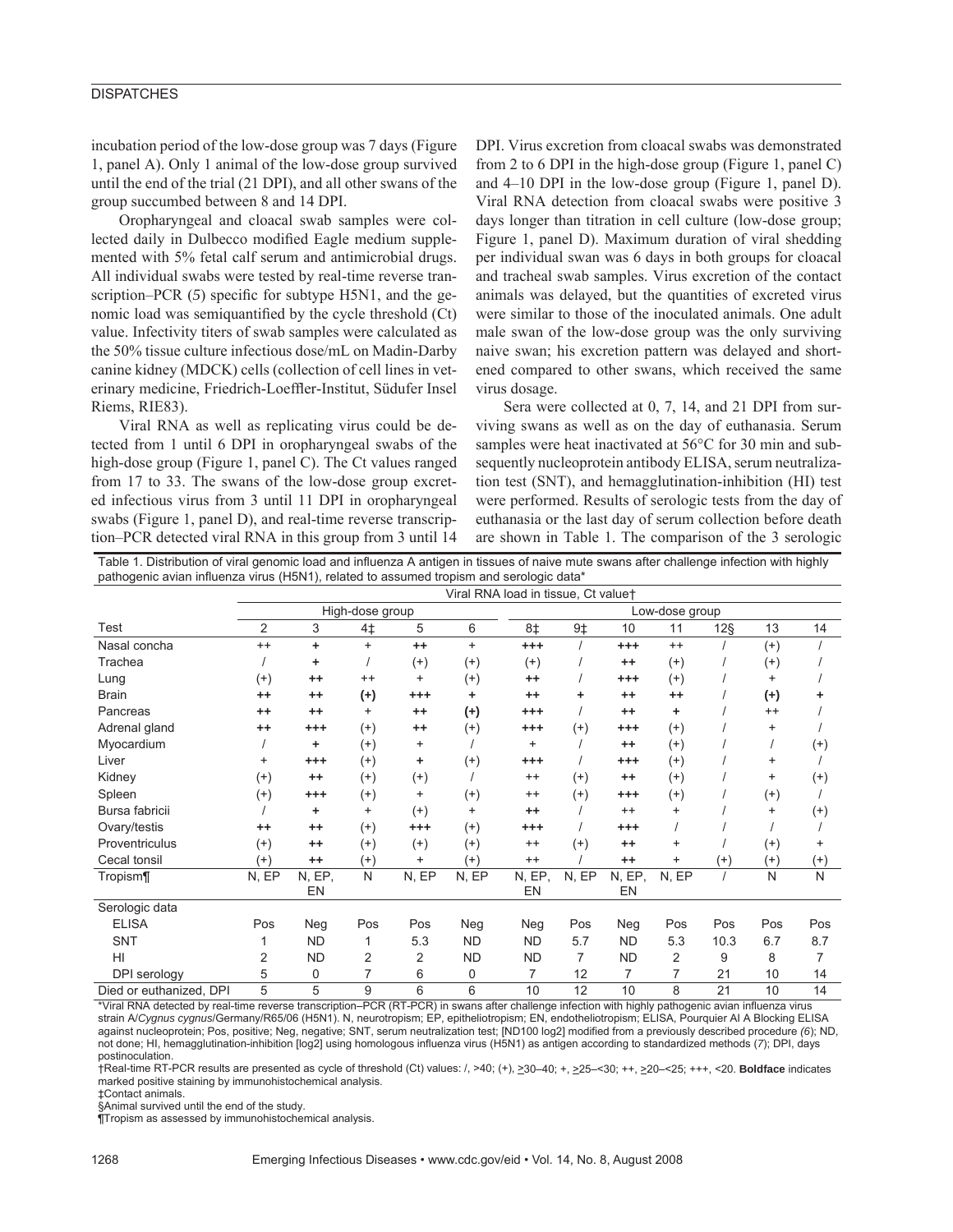| Table 2. Vital Sticularly arrivity multe swarts with preckising artibourcs                                                                            |                                                                            |      |          |                                                                  |                                        |         |                        |          |  |  |
|-------------------------------------------------------------------------------------------------------------------------------------------------------|----------------------------------------------------------------------------|------|----------|------------------------------------------------------------------|----------------------------------------|---------|------------------------|----------|--|--|
| Individual<br>serologically                                                                                                                           | Viral excretion, no. days<br>shedding replication<br>competent virus (DPI) |      |          | Genome detection, no. days<br>with positive PCR results<br>(DPI) | Peak titer $log_{10}/mL$<br>swab (DPI) |         | Minimum Ct value (DPI) |          |  |  |
| positive                                                                                                                                              | OS                                                                         | СS   | OS       | СS                                                               | OS                                     | СS      | OS                     | СS       |  |  |
| No. 1 (contact)                                                                                                                                       | 1 (3)                                                                      |      | $7(3-9)$ | $6(3-8)$                                                         | 1.75(3)                                |         | 32.12(4)               | 31.65(4) |  |  |
| No. 7                                                                                                                                                 | $4(2-5)$                                                                   | 1(4) | $8(1-8)$ | $6(3 - 7, 9)$                                                    | 2.63(4)                                | 1.75(4) | 26.44(5)               | 29.49(4) |  |  |
| *H5-specific real-time reverse transcription–PCR (RT-PCR) results of swab samples from swans. DPI, davs postinoculation: Ct value, cycle threshold of |                                                                            |      |          |                                                                  |                                        |         |                        |          |  |  |

Table 2. Viral shedding among mute swans with preexisting antibodies\*

\*H5-specific real-time reverse transcription–PCR (RT-PCR) results of swab samples from swans. DPI, days postinoculation; Ct value, cycle threshold of the real-time RT-PCR; OS, oropharyngeal swab; CS, cloacal swab.

tests showed that the nucleoprotein-specific ELISA was the most sensitive assay, showing positive results as early as 5 DPI. All but 4 swan sera were positive in the nucleoprotein antibody ELISA after HPAI virus (H5N1) inoculation. Six of 8 ELISA-positive serum samples also exhibited neutralizing antibodies, whereas only 4 of 8 ELISA-positive serum samples exhibited positive HI titers against the challenge virus antigen. However, even postinfection antibody titers >400 SNT or 128 HI, respectively, did not protect swans from dying (Table 1). The 1 surviving swan developed antibody titers >1,000 SNT or 500 HI at the end of the experiment.

Two mute swans showed positive or questionable results in a nucleoprotein-specific ELISA before inoculation. The neutralizing activity of sera of both animals against HPAI virus (H5N1) was low, with titers of 10 and 3, respectively; no specific HI titers were detected.

After HPAI virus (H5N1) inoculation, both swans survived without any clinical signs. When these swans were compared with the inoculated naive swans, viral shedding was delayed and had a shorter duration with reduced viral loads (Table 2).

Gross pathology showed widespread hemorrhages as predominant lesions in both infected groups. Ecchymoses were especially present within the myocardium, submeningeally in the brain, in the peritracheal connective tissue, and within the lungs. Petechiae were seen in the pancreas, liver, and subcutis and on serosal surfaces. Only 2 swans exhibited multifocal to coalescent foci of coagulative necrosis in the pancreas. Table 1 summarizes semiquantified viral RNA loads in comparison to immunohistochemical detection of avian influenza virus nucleoprotein in different tissues. Immunostaining for avian influenza virus antigen was positive in 11 of 14 animals and confined to 3 loca-



Figure 2. Immunohistochemical analysis for nucleoprotein of avian influenza virus. Tissue sections were stained by using the avidin-biotinperoxidase complex method, 3-amino-9-ethylcarbazole (red), and hematoxylin (blue). A) Brain, cerebrum: numerous glial cells, neurons and ependymal cells stain positive for influenza virus antigen (scale bar = 200  $\mu$ m). B) Eye, retina: cells of the pigmented epithelial layer, photoreceptor cells, and cells of the outer and inner nuclear layers are positive for the nucleoprotein of influenza virus (scale bar = 100 μm). C) Liver: subadjacent to the capsule there is hepatocyte degeneration and necrosis around a congested central vein (scale bar = 100 μm). D) Skin: keratinized layer of the feather follicular epithelium shows focal necrosis with intense nuclear and cytoplasmic immunostaining (scale bar =100 μm). E) Nasal cavity: focal intraepithelial necrosis of the mucocutaneous membrane associated with influenza virus infection (scale bar = 50  $\mu$ m). F) Nasal concha: numerous submucosal arterioles and venules display strong endothelial staining, which partially extends into the media of the vessels (scale bar =  $100 \mu m$ ).